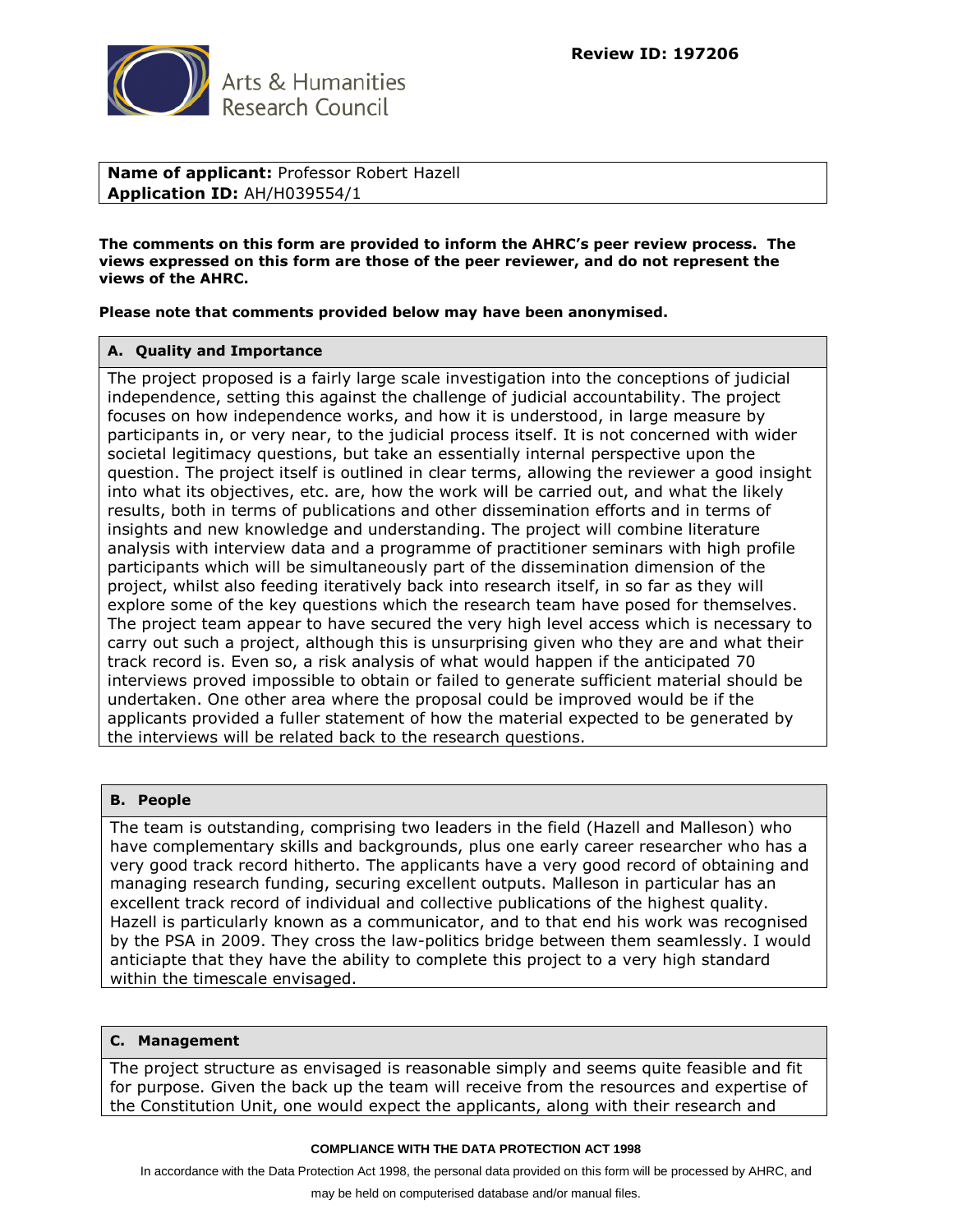administrative staff, to be able to deliver the project without too many difficulties. More information on the expected career benefit that might accrue to the researcher employed would be useful and appropriate.

## **D. Outputs and Dissemination**

This element of the proposal should attract praise, as it has been well thought through and seems very likely to result in a project with high impact. This is unsurprising given who the applicants are, and given their connections, and it would seem that all of the elements have been put in place to ensure that this is a high visible project with as much impact as it would be reasonable to expect an academic project to have. Of course this proposal is all about the internal perspective on judicial independence, and consequently is less likely to turn up the types of results which the likely research users would find hard to accept. Within those more limited parameters, however, a high grade for impact and dissemination is well deserved. The nature of the proposed book, however, and its contents and relationship to the research could be more strongly specified. Non academic outputs are excellent.

# **E. Value For Money (Not applicable to Research Leave)**

This is a sizeable project and a sizeable budget, but it seems fairly budgeted. The amount of PI and Co-I time proposed is reasonable in the circumstances. Some elements, such as budgets for delivering papers at conferences seem, if anything, underbudgeted.

# **F. Strengths and Weaknesses**

This is an extremely strong proposal which is fully deserving of support and of funding. The weaknesses which I have identified do not go to the fundamental elements of the project which has been well worked out and would - if funded - be delivered upon. This is, in essence, an insiders' perspective on the question of judicial independence and the relationship to judicial accountability and within that limited framework it offers the prospect of outstanding outcomes. The strengths are the quality of the team, and the access which has been secured which will ensure that this is a project that really will tell us something more than previous projects on judicial independence and that we will be offered a thoroughgoing study of one polity.

Two other areas which the applicants could usefully elaborate upon further would be whether they have sufficiently embedded the devolution dimension (as part of the rethinking of the UK's constitutional framework) as well as the distinctions between the UK's separate legal and judicial systems into the proposal, and whether the non-London based representation is strong enough in the Advisory Board.

# **G. Additional Information**

*The comments on this form are provided to inform the AHRC's peer review process. The views expressed on this form are those of the peer reviewer, and do not represent the views of the AHRC.*

**COMPLIANCE WITH THE DATA PROTECTION ACT 1998**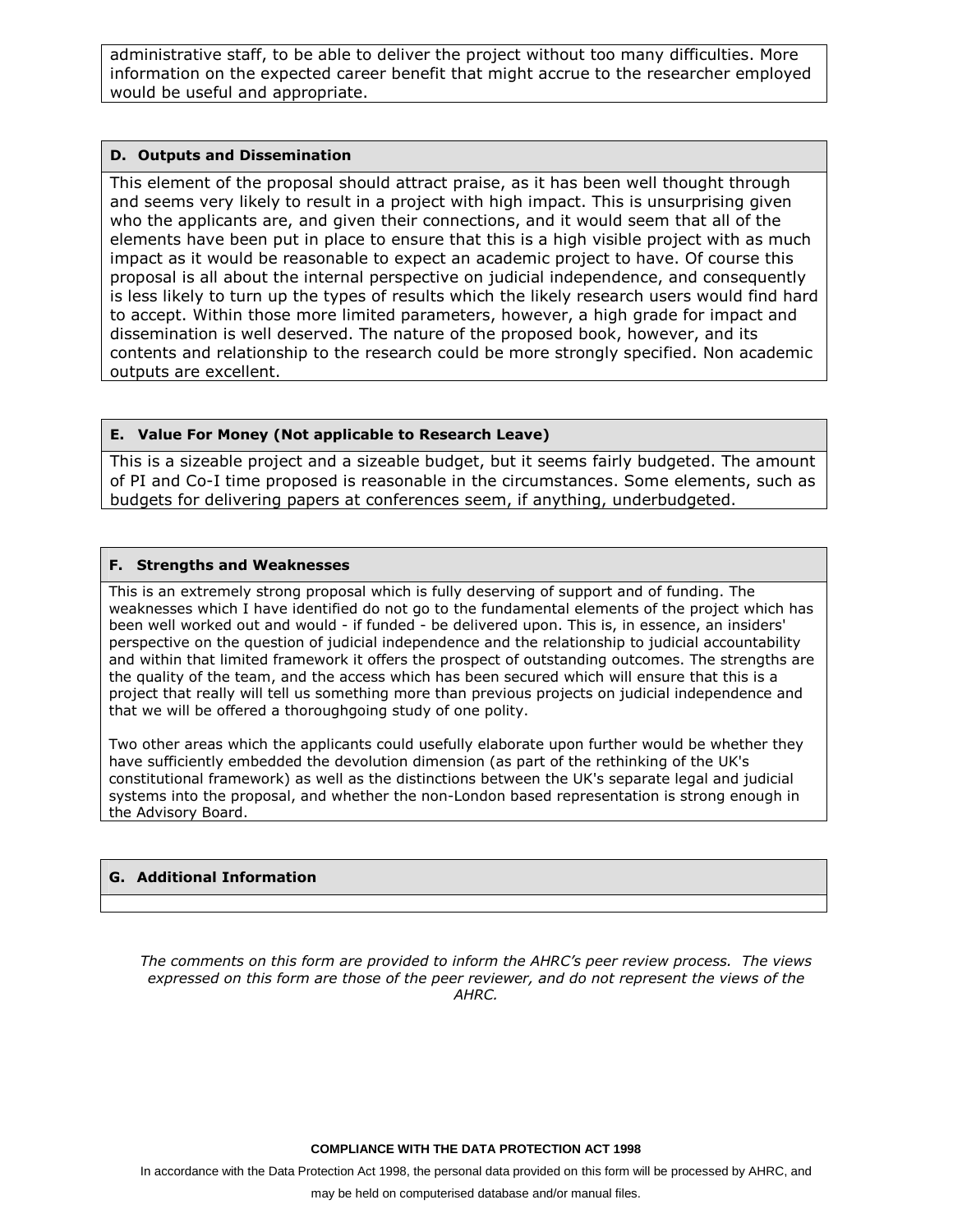

**Name of applicant:** Professor Robert Hazell **Application ID:** AH/H039554/1

**The comments on this form are provided to inform the AHRC's peer review process. The views expressed on this form are those of the peer reviewer, and do not represent the views of the AHRC.**

**Please note that comments provided below may have been anonymised.**

## **A. Quality and Importance**

This project raises an interesting set of questions and the applicants correctly identify the importance of the research at this particular moment in time when these issues are being worked through. There is also potential for high impact, although I found the impact summary less than clear as to how this would take place (the impact statement being rather more fulsome in this respect). I do however have some significant reservations about this project \*\*\*:

(i) The case for support makes some play for the significance of theoretical innovation. However, what counts for "theory" in the case for support is extremely low level beyond two relevant points - multidisciplinarity and the relevance of a through investigation of a nation state. If this is what counts for theoretical innovation, I fear for the field. (ii) The most significant aspect of the project relates to the 70 interviews to "... understand how different actors define judicial independence and accountability, and the day to day contexts in which they arise". We are provided with no sampling strategy (although we are told that Scotland and Northern Ireland will be incorporated) beyond lists, no method of analysis. We are told that the interviews will be semistructured but we need to know more than this - how will they be semi-structured eg will the researchers use vignettes or real case examples or what? The interviews are said to last one hour each - will that be enough time to deal with the depth of the issues? (iii) We are told that there are no ethical issues involved in the research beyond confidentiality. I just do not accept that (eg data protection and retention, anonymity [wouldn't that be quite important to these potential research participants], the researchers say they know many of the interviewees, and just basic ethics of research amongst team members). I am concerned that insufficient attention has been given to this issue, perhaps stimulated by the lack of space on the Je-S form given over to such issues.

(iv) My final concern is whether the applicants have really chosen the right method, a point which is stimulated in part by the failure to dig down into the theoretical issues in the project. I accept that semi-structured interviews with key personnel will deal with some of the issues raised but the real gap in the research is caused by the ways in which these work in the mundane, everyday practices of relevant courts. Would not observation research be better matched with the emphasis on the day to day in the research questions?

#### **B. People**

I have every confidence in Hazell, Malleson and Gee, but I do have concerns about the RA and this does not just go to the management of the RA. I would have liked to have seen more about why this person will be appointed at SP29 given the significance of the tasks

#### **COMPLIANCE WITH THE DATA PROTECTION ACT 1998**

In accordance with the Data Protection Act 1998, the personal data provided on this form will be processed by AHRC, and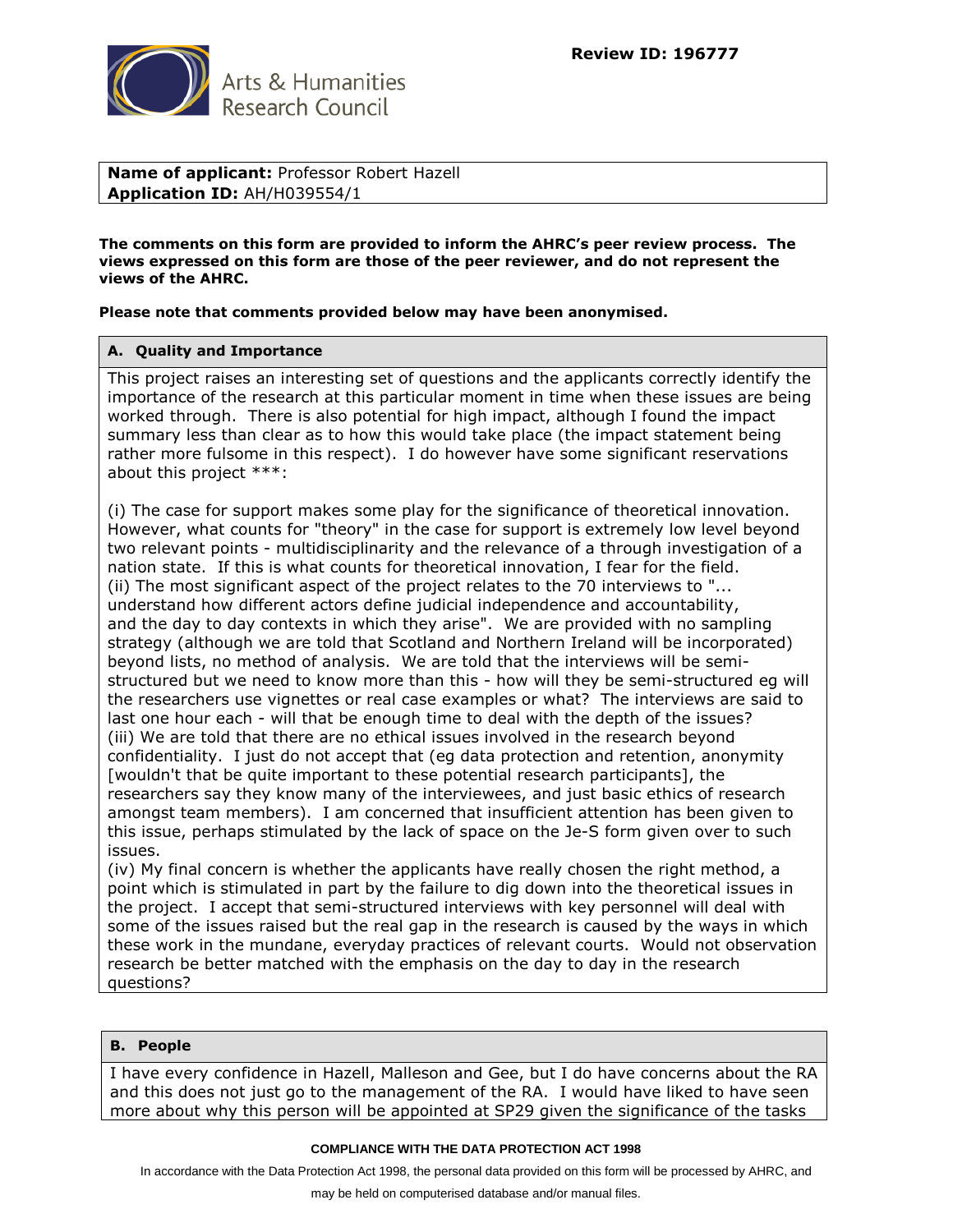#### **C. Management**

The project is weak on internal management of the research team and, in particular, on the management of the RA's development through the life-cycle of the project. This is most unfortunate. I would have thought that monthly meetings of the project team would have been ideal for such a project with perhaps greater frequency at the outset of the interviews, particularly bearing in mind the need for uniformity of style etc. The actual project plan seemed appropriate, indeed, quite leisurely, but that is just as important. There is an advisory group proposed of the great and the good, but what is the purpose/added value of such a group in terms of the managmeent of the project?

## **D. Outputs and Dissemination**

The outputs are very good and the impact statement dealt with the issues well (as opposed to the summary). It is clear that the project team have strong relationships with the senior players and, no doubt, the advisory group would play a role in assisting with this process.

One ethical consideration relates to the use of the interview data in the outputs - to what extent will the interviewees have any say over the use of their data? will the interviewees be entitled to read over their transcripts and correct them?

## **E. Value For Money (Not applicable to Research Leave)**

Bearing in mind the flaws identified in other parts of this form, I cannot say that this project will offer value for money.

## **F. Strengths and Weaknesses**

\*\*\*The topic is interesting and important and the potential impacts are significant, but this means that the research should have a proper methodological base. I do not think that it has. One final point, given the digital resource to be created - shouldn't the applicants have completed a technical spec?

## **G. Additional Information**

*The comments on this form are provided to inform the AHRC's peer review process. The views expressed on this form are those of the peer reviewer, and do not represent the views of the AHRC.*

**COMPLIANCE WITH THE DATA PROTECTION ACT 1998**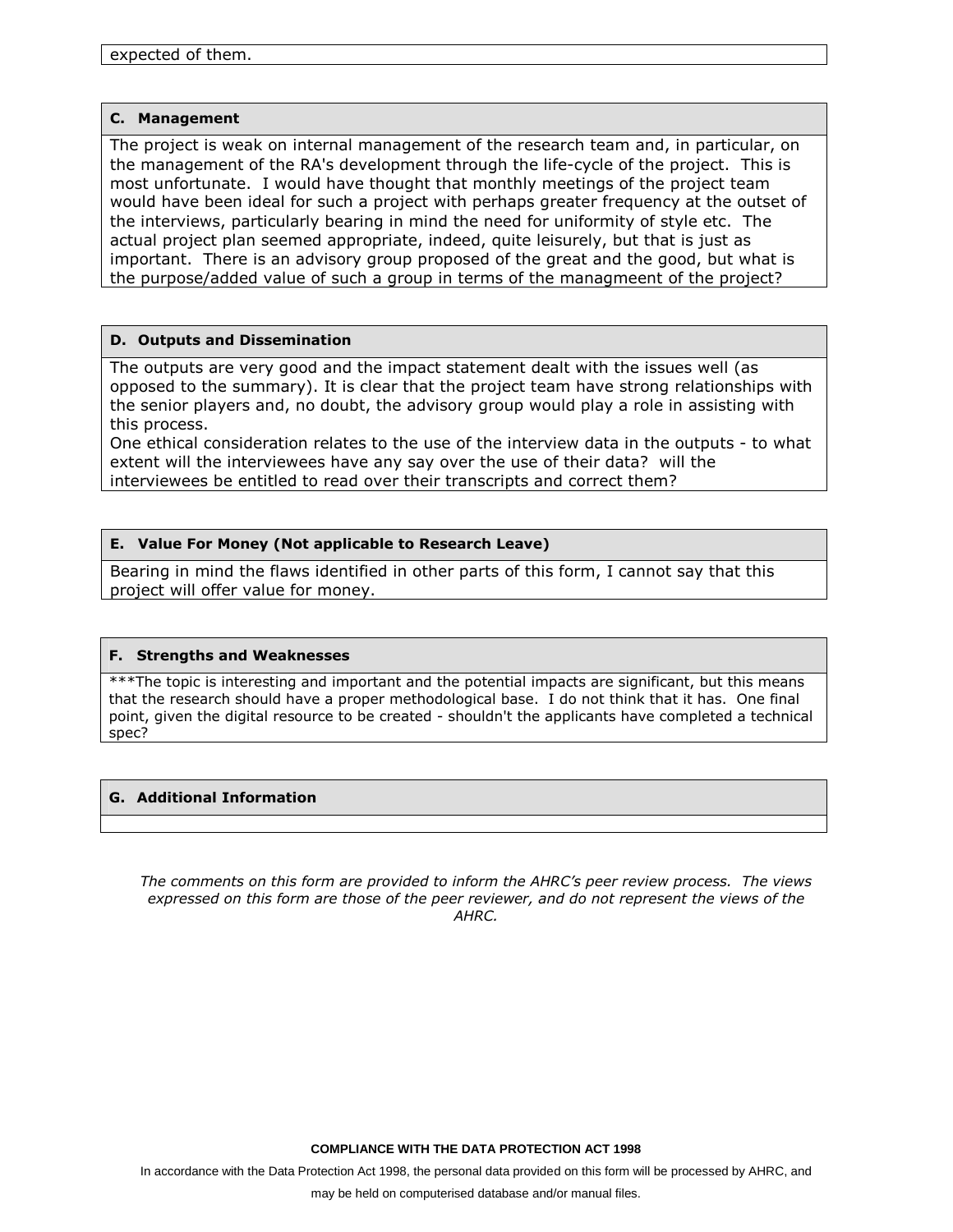

**Name of applicant:** Professor Robert Hazell **Application ID:** AH/H039554/1

**The comments on this form are provided to inform the AHRC's peer review process. The views expressed on this form are those of the peer reviewer, and do not represent the views of the AHRC.**

**Please note that comments provided below may have been anonymised.**

#### **A. Quality and Importance**

This project addreses a fundamental aspect of the British constitution which has not been thoroughly studied in recent years. The time is indeed ripe for a thorough investigation of the important issue of judicial independence. This principle is often asserted as a basic feature of "free" or "democratic" states, but exactly what it means and how it is delivered in practice are topics well worthy of exploration, especially in the light of the many constitutional changes of the last decade and a half, changes affecting fundamental aspects of our constitution but lacking a clear coherence or unifying principle. The other side of the coin is that of accountability, which perhaps deserves even more emphasis in the theoretical aspects of this project. With greater litigiousness and the legal protection of human rights turning an ever-wider range of circumstances into ones where there are legal disputes to be resolved, the need is all the greater to ensure that the necessary protection of judicial independence does not inadvertently create a cover for unacceptable judicial high-handedness or disregard for political decision-making.

There has not been a recent detailed examination of the questions posed by this project in the British context and the methods proposed for this project are wholly appropriate for identifying and analysing the key issues, ideas, rules conventions and practices involved. A particular strength is the recognition of the importance of the background issues of organisation and resourcing in securing the position of the judiciary; as is stated, what is happening to ensure that things run smoothly most of the time is as important as what happens when things occasionally attract attention or go wrong.

There are, however, two slight reservations, not as to the quality of what will be achieved but on whether the aims perhaps need to be slightly more narrowly described. The project does make reference to the position in Scotland and Northern Ireland, but its focus seems to lie mainly in London and it is not clear how the same level of scrutiny is to be provided across all UK jurisdictions without a substantial number of interviews with politicians and civil servants in the devovled areas. Similarly, the focus is on high level issues, yet it is at the lower levels of the judiciary (including tribunals) that many of the issues of mis-behaving judges, and hence the operation of disciplinary stuctures, have arisen and where the perceptions of "how not to blot one's copybook" to get on the first rungs of the judicial ladder may be significant. These issues are not being ignored, and it would not be possible for a single project to tackle these fully without being significantly increased in scale, but these elements might be more explicitly recognised as ones where a lighter touch is being applied and where there will be scope for more detailed research subsequently building on the findings of this project.

#### **B. People**

#### **COMPLIANCE WITH THE DATA PROTECTION ACT 1998**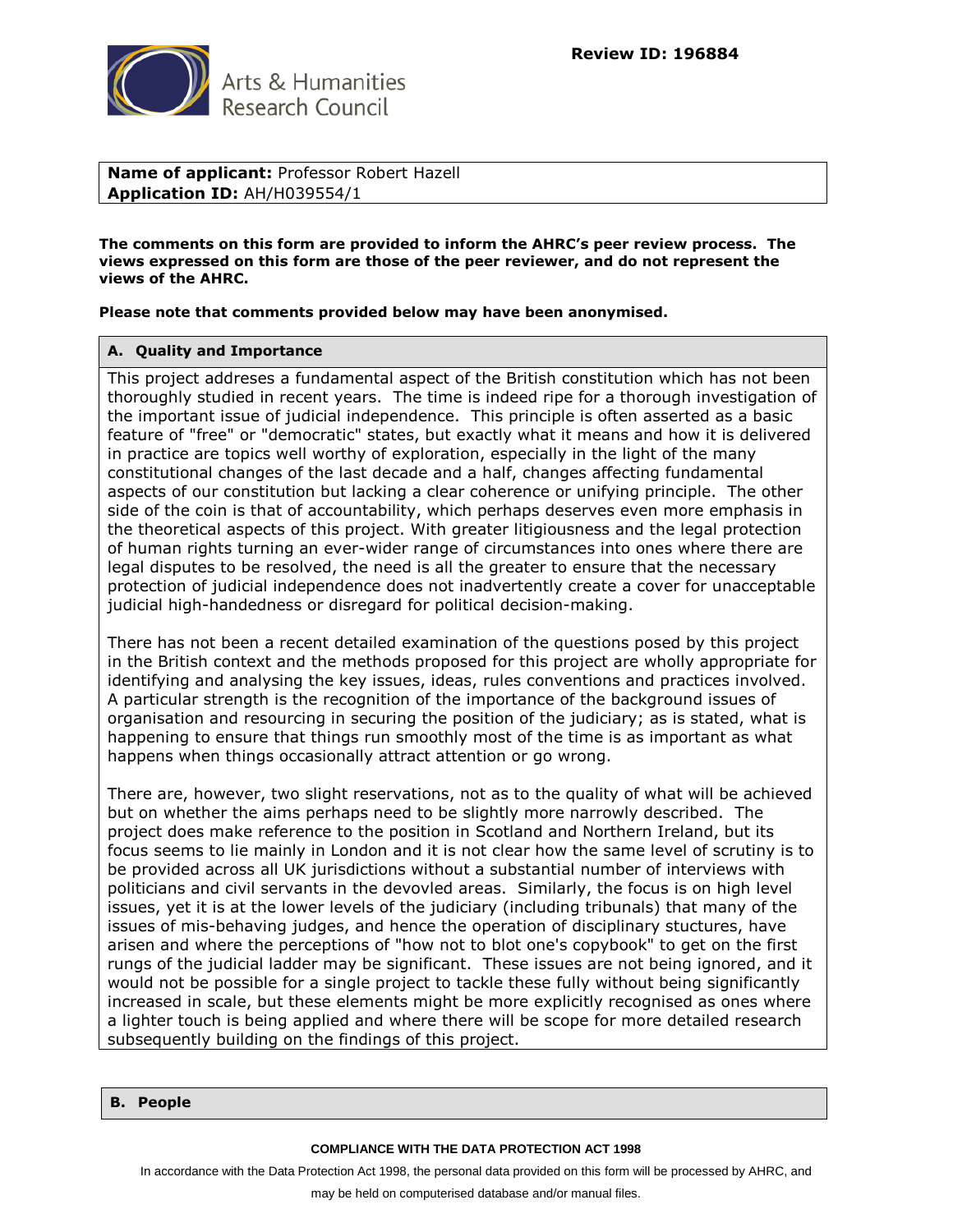The team of researchers is exceptionally well-qualified and well-connected. They have a very strong track-record of high level work in this field and of delivering major projects of this sort. In particular, the reputation and expertise of the lead researchers and the connections built up through previous work make them uniquely well-placed to gain access to the top level of judges, politicans and officials that this project demands. Similarly their connections and reputation place them in a position where the results of their work will achieve a high profile within government and judiciary, among the academic community and in the media. The background support of the Constitution Unit at UCL and a well-chosen Advisory Committee will also ensure that good progress is made throughout.

# **C. Management**

The project plan matches the aims that have been set. The desk-work, interviews, wider engagement and dissemination activities are all suitably weighted and represented in the plans, with the researchers' reputation enabling them to avoid some of the frustrating delays that can be involved in arranging interviews with senior figures such as is proposed. The overall timetable presents a realistic plan for achieving the various elements of this project. The series of events provide a clear incentive for consistent progress throughout the project while the Advisory Committee will ensure a more reflective assessment of what has been and needs to be done. The reporting and conference plans will also ensure steady momentum and the sequence of academic articles proposed shows a sound building up of the study, developing from the theoretical background to take account of the more detailed and practical findings of the study. The statement on ethical issues seems rather brief in view of the sensitive nature of some of the issues being covered, of their relationship to rules on freedom of information and the release of public records and of the position of some interviewees as civil servants. On the other hand, the lead researchers have a long-track record of successfully completing studies of this nature and are well tuned to the sensitivities involved, so that this can be regarded as a matter of expression rather than a cause for concern.

# **D. Outputs and Dissemination**

This project has ambitious plans for its impact, but ones that are fully thought out and realistic in view of the nature of the project and the reputations and experience of the lead researchers. Different styles of communication are necessary for the different audiences to whom this work is relevant and the project astutely identifies and plans for these. As is identified, the independence of the judiciary is not just a question for academic political scientists and lawyers, but one of vital importance to the judiciary, the political and professional arms of government, legal professionals and the public at large. Each of these is given consideration, combining solid academic output with more "journalistic" activities and a series of prestigious events to engage with a range of professionals.

# **E. Value For Money (Not applicable to Research Leave)**

The main elements of this project are what one would expect to see for a project of this nature, in terms of nature and scale. Research assistance of the sort requested is essential and supported by an appropriate element of senior academic time, and the administrative support is necessary to deliver the number and scale of events planned. The budgets for travel, events and meetings seem reasonable and fit the project's goals. These are of minor importance in view of the soundess of the major elements, but there are three elements that I have not previously seen in research applications and two of which seem unusual:

- separate copy editor for the book, which in my experience is a task done by authors or

#### **COMPLIANCE WITH THE DATA PROTECTION ACT 1998**

In accordance with the Data Protection Act 1998, the personal data provided on this form will be processed by AHRC, and